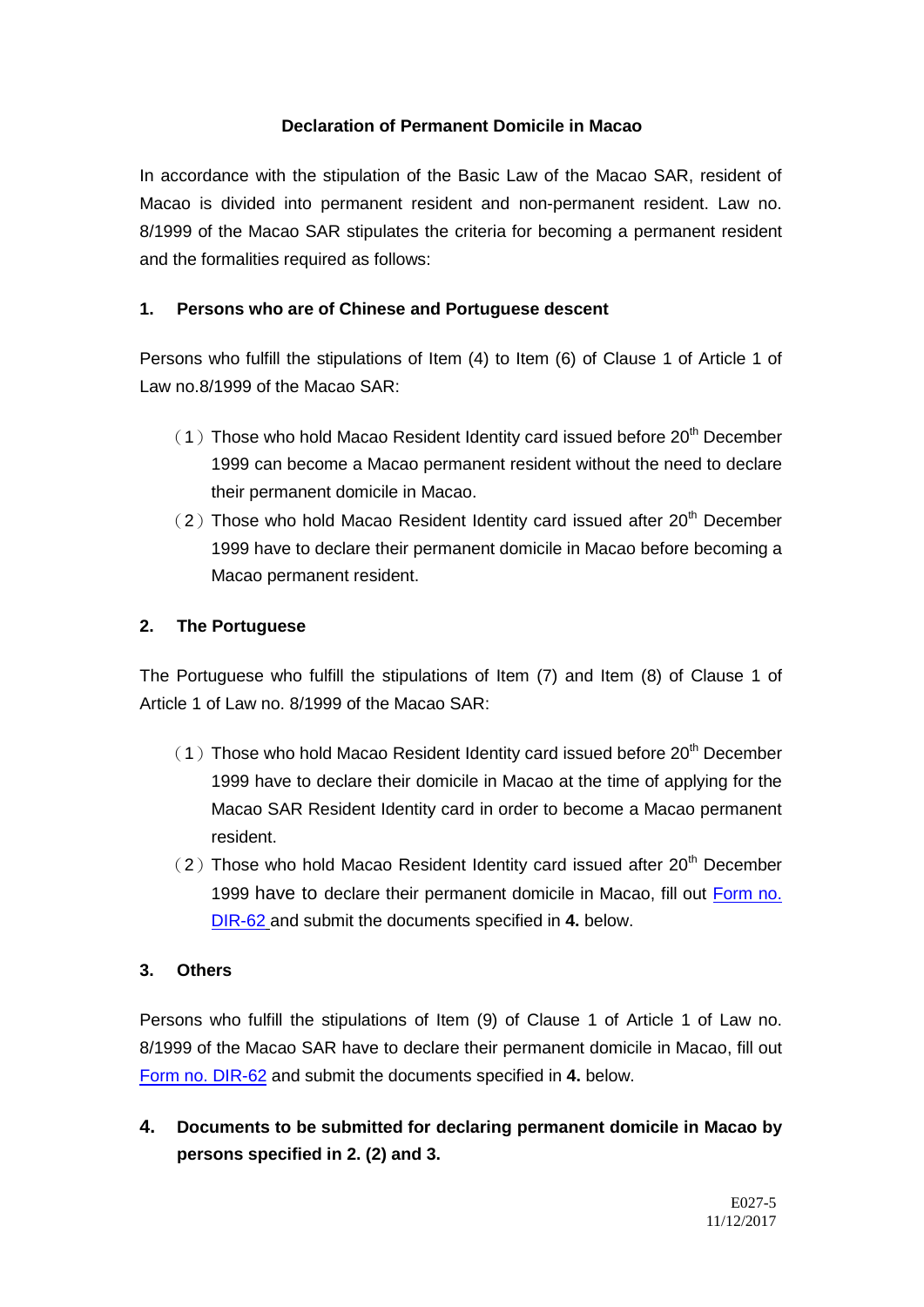**(Please note that applicants have to provide adequate information for the Identification Services Bureau to believe that the applicants intend to choose Macao as their permanent domicile. Thus, the Identification Services Bureau can request the applicants to submit additional information according to the law.)**

- (1) Proof of habitual residence in Macao
	- a) Proof of property purchase in Macao, such as property tax statement, property ownership statement issued by the Property Registry, proof of mortgage from bank and mortgage repayment slips of the previous three months; or
	- b) Proof of residence rental in Macao, such as the latest rental contract and rental receipts of the previous three months. The information on the rental slip must be consistent with the rental contract, for instance the lessor's name, bank account number and rental amount and so on.

\* For the applicant who is 18 or above and is not the property owner or the tenant, he/she must submit a declaration made by the property owner or tenant in regard to the provision of residence to the applicant and a photocopy of the identification document of the owner or the tenant.

- (2) Proof of principal family members' residence in Macao, including spouse and underage children *(only applicable to persons who are married and have underage children)* **(both documents specified in a) and b) are required)**
	- a) Photocopy of Macao Resident Identity Card;
	- b) Proof that schooling of the underage children, such as photocopy of a valid student card issued by the Education and Youth Affairs Bureau (DSEJ) or a student card photocopy or evidence of education issued by the education institution in which the children are studying (the schools could be in or outside Macao);
		- \* Principal family members residing in Macao is the main consideration factor for the Identification Services Bureau to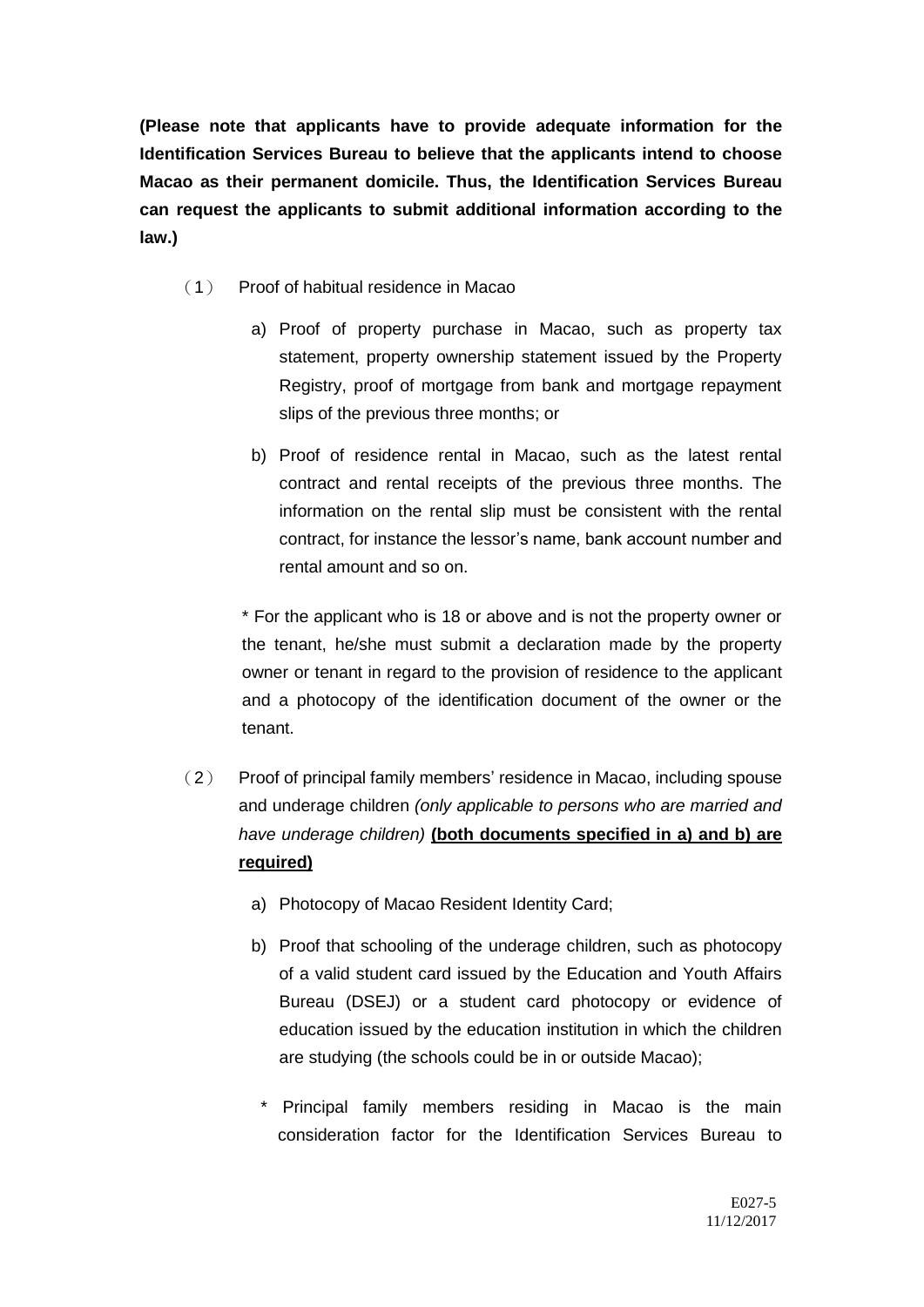believe that the applicants choose Macao as their permanent domicile. For the above reason,

- if principal family members do not have the documents specified in a) and the applicant are applying for residence in Macao for these persons, the applicant has to provide the proof, such as the receipt of the application for residence in Macao issued by the Immigration Department of the Public Security Police Force.
- if principal family members are not living in Macao and the applicant does not intend to apply for residence in Macao for these persons, the applicant has to declare in writing.
- (3) Proof of employment or stable income in Macao, such as proof of employment (the proof should be issued by the company which employs the applicant in the previous three months, and an individual labor contract is not accepted), Commercial Register, pass book of bank account, proof of having regular income in the previous three months and so on.

\* For applicants who are 18 years old or above and are financially dependent on others, they should submit the proof of income of the person who supports their living, a written declaration made by the supporter in regard to supporting the applicants and the photocopy of the supporter's identification documents.

- $(4)$  Proof of paying tax in Macao according to the law, such as:
	- Salaries Tax (Imposto Professional, M/16 or Ceridao de Redimentos; to be provided by persons with occupation);
	- Business Tax (Contribuicao Industrial, M/8);
	- Supplementary Income Tax (Imposto Complementar, M/6);
	- Property Tax (Contribuicao Predial, M/8)

#### **Note:**

1. The above-mentioned documents should be issued within the previous three months. If the subject is calculated on an annual basis (e.g. tax statement), the applicant could submit the latest statement.